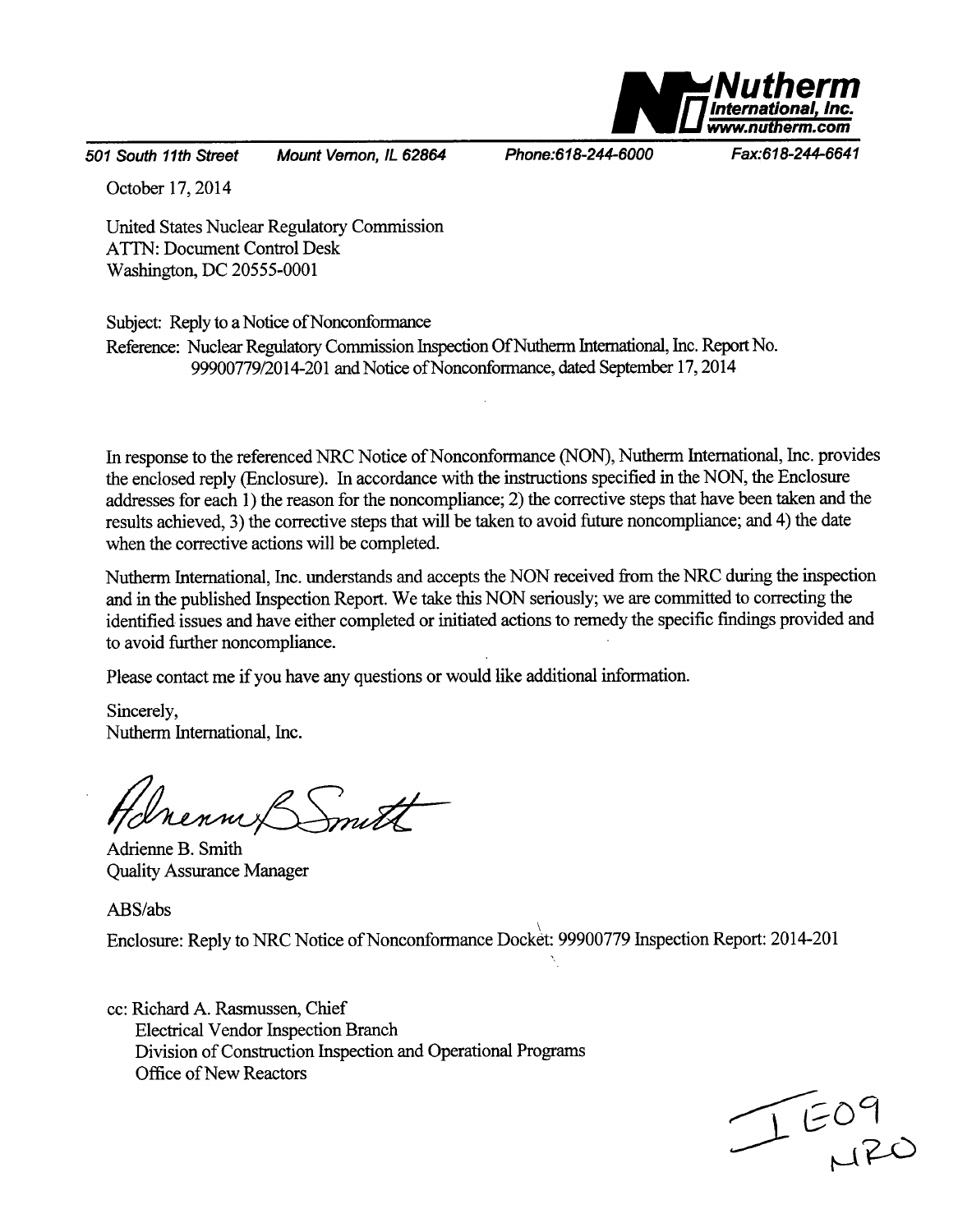### Nonconformance **99900779/2014-201-01**

### Statement of Notice of Nonconformance

Criterion III, "Design Control," of Appendix B to Title 10 of the Code of Federal Regulation (10 CFR) Part 50 states, in part, that "The design control measures shall provide for verifying or checking the adequacy of design, such as by the performance of design reviews, by the use of alternate or simplified calculation methods, or by the performance of a suitable testing program."

Contrary to this, Nutherm failed to verify the adequacy of a design change on a level switch for purchase order (PO) 4500731551 for Public Service Enterprise Group (PSEG). Specifically, Nutherm did not perform an adequate engineering evaluation to justify how a design change on a level switch, from a weld to a fitting, was evaluated and is bounded by initial seismic qualification.

This issue has been identified as Nonconformance 99900779/2014-201-01.

### Response:

(1) The Reason for Noncompliance: Nutherm International, Inc. accepts the Non-Conformance and offers the following discussion regarding the reason for this Non-conformance:

Nutherm Corrective Action Request 14-CAR-06 was initiated to document this issue.

As part of the manufacture and dedication of the Nutherm Top Mounted Level Switches, Nutherm purchases components and assembles them into the final Level Switch assembly. Physical comparisons between the components and representative test specimens are conducted to verify critical characteristics by similarity. Verification of similarity between the full assembly to be dedicated and the tested design is conducted by review of the production assembly drawings and drawings representing the originally tested specimen.

Contrary to Nutherm engineering practices, the review between the originally tested design drawings and the current Top Mounted Level Switch design drawings was not adequately conducted or documented. The significance of the welded joint to Swagelok joint design difference was not identified and the basis for continued qualification was therefore not documented. Other changes to the design of these units were adequately addressed prior to implementation.

The cause of this nonconformance is inadequate control of Design Interfaces resulting in a design change without formal review by the Equipment Qualification Department of all changes for impact to the item's qualification. A contributing cause was poor communication between Project Management and the Equipment Qualification Departments allowing the change to be implemented without confirmation that review by the EQ department was completed and documented.

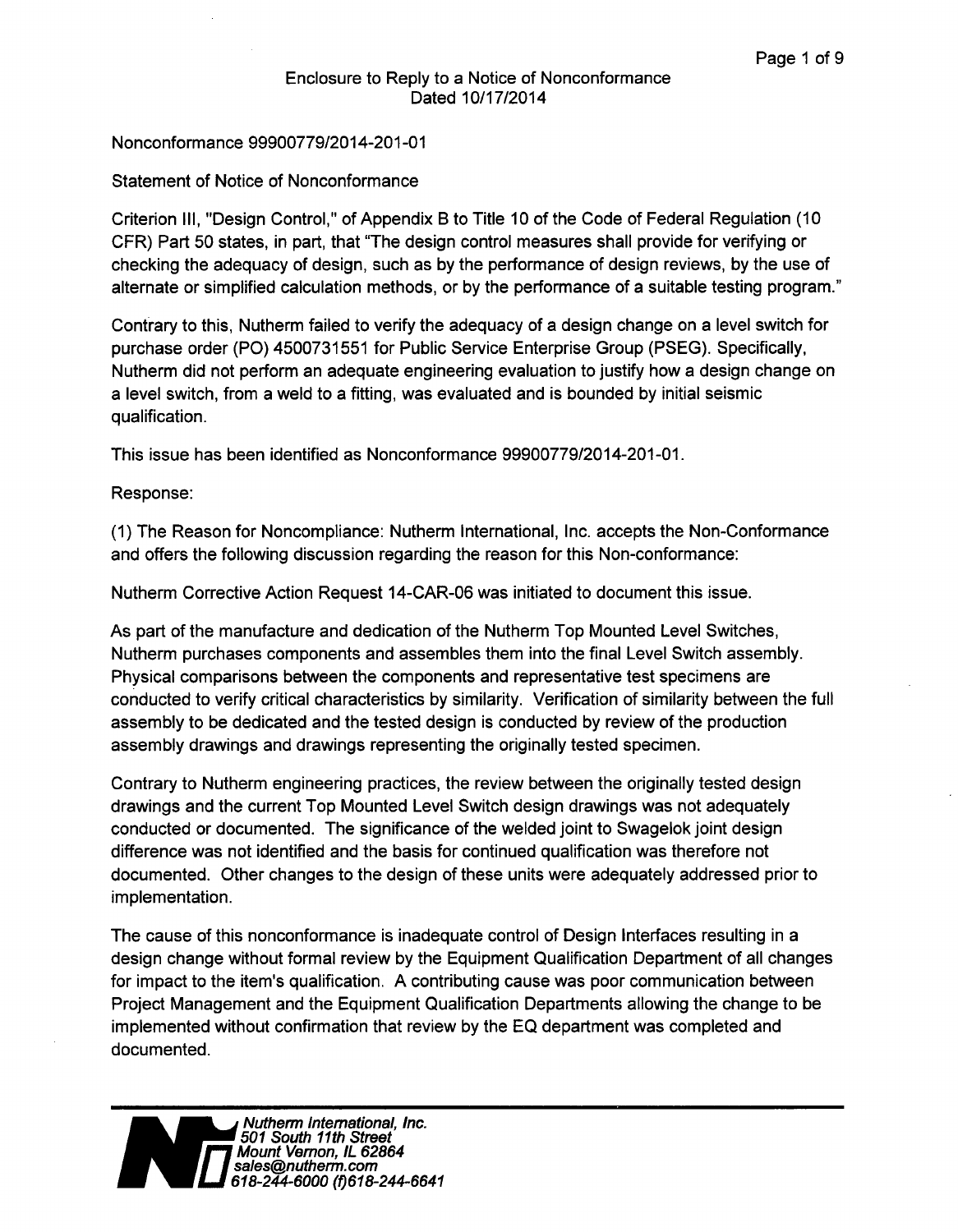# (2) Corrective Steps That Have Been Taken And The Results Achieved:

Nutherm has identified all impacted projects. Nutherm Engineering has reviewed all changes between the construction of these units and the original qualified design to determine if other open issues remain. The difference in the fitting was the only issue identified as unresolved. It has been determined that an additional seismic test utilizing the new configuration of threaded joint will most effectively document continued qualification of the device. The test plan for this seismic test is currently being generated.

(3) Intermediate Corrective Steps to be Taken:

The seismic test of the new connector configuration shall be conducted. The results shall be reviewed by the Nutherm Equipment Qualification Department. Based on the results of the testing, the appropriate Engineering review and analysis shall be completed and documented. If the Engineering conclusion is that the Qualification of the unit is adversely impacted due to this design change, appropriate notifications shall be made.

Corrective Steps That Will be Taken to Avoid Noncompliance:

An additional signature block will be added to Nutherm drawings. This signature will document the review by Equipment Qualification (EQ). This will ensure that the Nutherm initial release and revision process for drawings will include an evaluation by the Nutherm Equipment Qualification department. The Equipment Qualification reviewer shall document the review and evaluation of design changes that could potentially impact qualification in the appropriate Nutherm document(s). This evaluation will be performed prior to initial release of production drawings and revisions to existing production design drawings.

An effectiveness review of the process changes incorporated in the procedure revisions and the training performed will be incorporated specifically into the next Internal Audit Plan.

(4) Date When Corrective Actions Will Be Completed: 2/6/2015

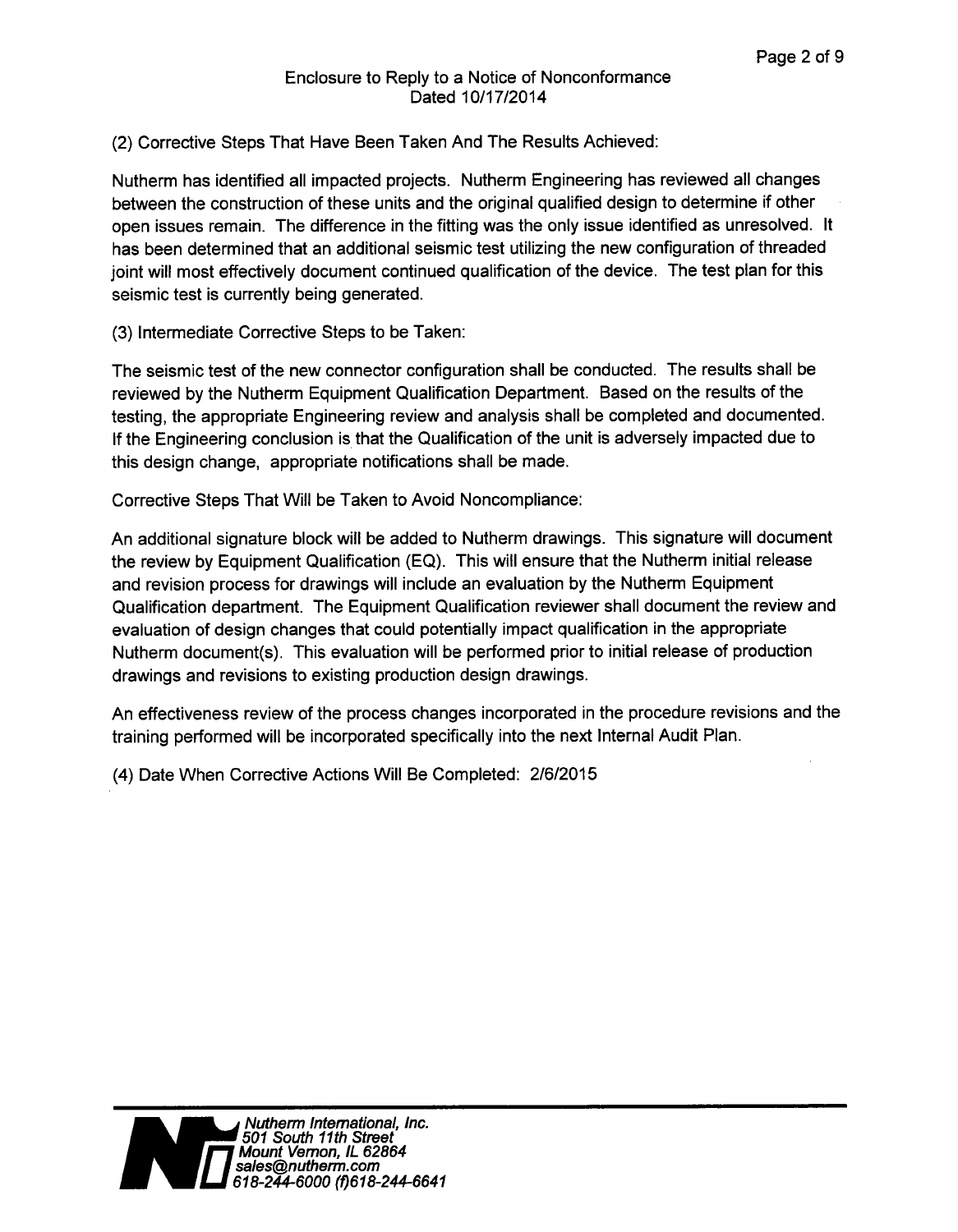Regulation (10 CFR) Part 50 states, in part, that, "Measures shall be established to assure that applicable regulatory requirements and the design basis... are correctly translated into specifications, drawings, procedures, and instructions."

Contrary to this, Nutherm failed to translate contract requirements into test procedures associated with the testing of a transfer switch associated with PO 00406653 and an isolation system associated with PO 734527. Both POs stated that Nutherm test procedures shall be used for electromagnetic compatibility (EMC) testing. Nutherm's test procedures for EMC testing were written in accordance with Electric Power Research Institute (EPRI) technical report TR-102323, "Guidelines for Electromagnetic Interference Testing in Power Plants," Revision 2. The EPRI standard requires specific International Electrotechnical Commission (IEC) standards and revisions to ensure that the EMC testing is performed in accordance with specific criteria. Since Nutherm did not explicitly state the proper IEC revisions as referenced by the EPRI guidance in their test procedures, the commercial labs that performed the testing used different revisions of the IEC standards. In both cases there was no documentation of test set ups and other variables that may have changed in the standards and no technical evaluation to ensure that the differences were accounted for and bounded by the EPRI requirements in the licensee POs.

This issue has been identified as Nonconformance 99900779/2014-201-02.

#### Response:

The Reason for Noncompliance: : Nutherm International, Inc. accepts the Non-Conformance and offers the following discussion regarding the reason for this Non-conformance:

Nutherm Corrective Action Request 14-CAR-07 was initiated to document this issue.

The cause of the failure to translate the requirements of the customer's contract to the purchase orders written to Nutherm's vendors was determined to be inadequate procedural guidance. At the time the error occurred, the Procurement Control Quality Assurance Procedure (QAP 4.0.00) did not contain a specific requirement to include the revision of all technical requirements invoked in the purchase order. This resulted in failure to perform the activity.

The cause of the failure to perform a comparison between the code years invoked in the EPRI Technical Report, TR-102323, Revision 2, and the code years performed by the vendors performing the work has also been identified as inadequate procedural guidance. At the time the error occurred, the Equipment Qualification Quality Assurance Procedure (QAP 9.7.6.03) did not include a specific requirement to review and document differences between the customer's required code/standard year/revision and that available from the services vendor. The requirement of performing and documenting this comparison as an integral part of the qualification of the units was not recognized because it was not proceduralized.

(1) Corrective Steps That Have Been Taken And The Results Achieved:

The impacted purchase orders and associated projects have been identified.

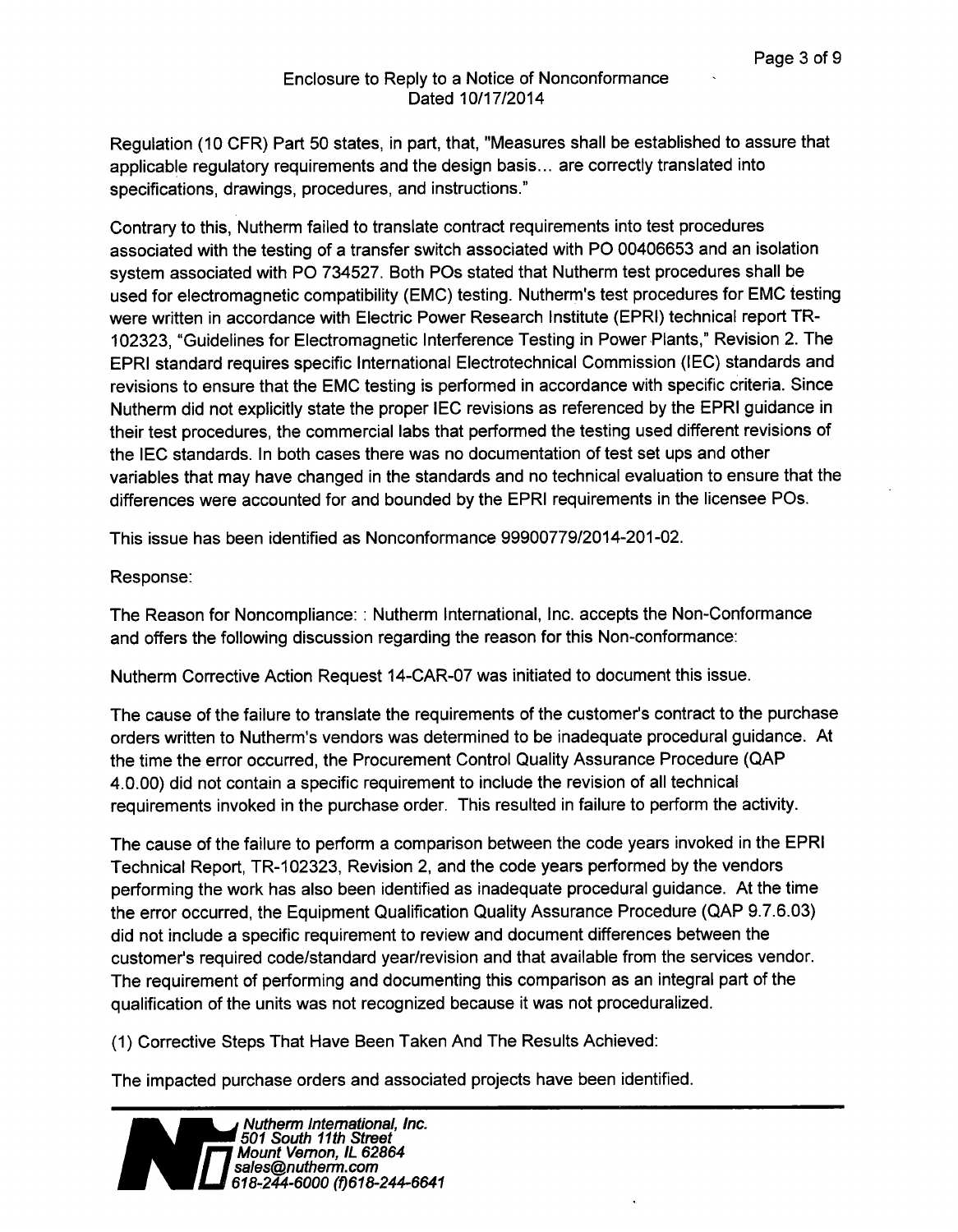The Purchasing Control Quality Assurance Procedure 4.0.00 has been revised to address this issue. Training has been performed on this revision. The training included emphasis regarding the expectation that customer required codes and standards, including standard year or edition, are to be flowed down to Nutherm suppliers via the purchase order.

The Equipment Qualification Quality Assurance Procedure 9.7.6.03 has been revised to more clearly provide procedural guidance for the reconciliation of code years and standards identified as customer requirements and those code years and standards available from sub-suppliers. Training has been performed on this revision.

(2) Intermediate Corrective Steps to be Taken:

A comparison of the requirements of the standards years performed during the qualification testing and the standards years listed in the EPRI standard and the customer procurement documents shall be performed. This comparison shall be performed for all jobs with EMI/RFI testing performed since Revision 2 of the EPRI Technical Report, TR-102323, was issued.

Upon completion of the comparison, a determination of the adequacy of the qualification of the items tested shall be performed. If required, appropriate notifications shall be made.

(3) Corrective Steps That Will be Taken to Avoid Noncompliance:

Procedure revisions and training will be utilized to avoid noncompliance. An effectiveness review of the process changes incorporated in the procedure revisions and the training performed will be incorporated specifically into the next Internal Audit Plan.

(4) Date When Corrective Actions Will Be Completed: 1/8/2015

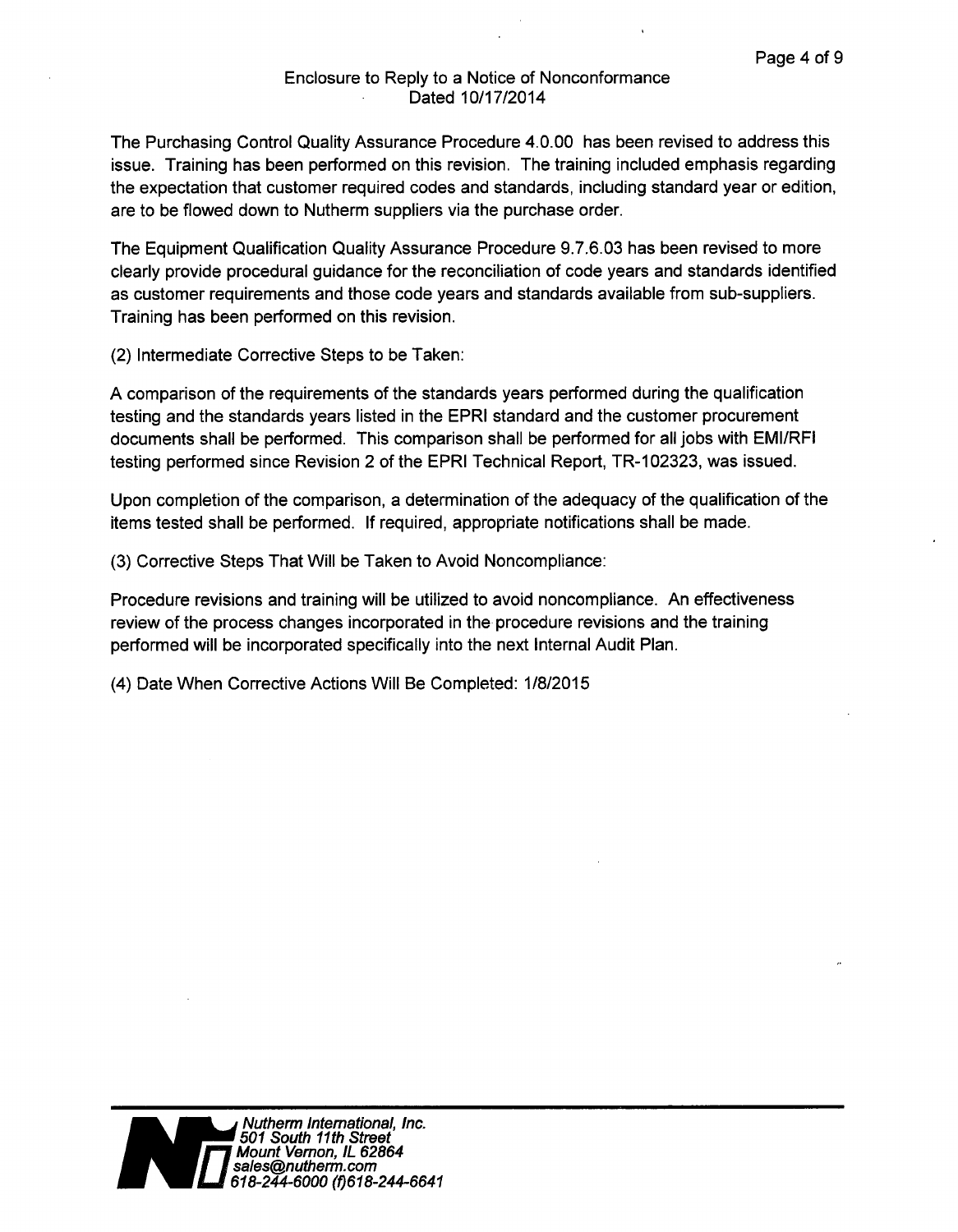Criterion III, "Design Control," of Appendix B to Title 10 of the Code of Federal Regulation (10 CFR) Part 50 states, "Where a test program is used to verify the adequacy of a specific design feature in lieu of other verifying or checking processes it shall include suitable qualifications testing of a prototype unit under the most adverse design conditions."

Contrary to this, Nutherm failed to qualify direct current (DC) starter panels under the most severe test sequence specified by the Institute of Electrical and Electronics Engineers (IEEE) 323-1974, "Standard for Qualifying Class 1 E Equipment for Nuclear Power Generating Stations." Specifically, Florida Power & Light (Turkey Point) PO 02312805 stated that the DC starter panels would be qualified in accordance with IEEE 323-1974. IEEE 323-1974, Section 6.3.2, "Test Sequence" paragraph (7) states that the equipment shall be operated while exposed to the simulated post-accident conditions (following exposure to accident conditions)." Since Turkey Point did not provide specific post-accident conditions, Nutherm performed a final baseline test of the panels at normal operating conditions to satisfy this condition. However, since accident conditions are 212 F and 100% humidity and the normal conditions are 104 F and humidity is assumed to be non condensing, testing at the normal conditions does not satisfy the most adverse test sequence specified in IEEE 323-1974; nor was a justification provided to show that operating the panels at normal operating conditions after the design basis accident is more severe or equal to operating the panels at simulated post-accident conditions after the design basis accident.

This issue has been identified as Nonconformance 99900779/2014-201-03.

Response:

The Reason for Noncompliance: Typical Harsh qualification programs have a defined postaccident condition (i.e. LOCA) specified by the customer that is used by Nutherm to simulate enveloping post accident conditions during the qualification test program. In the case referenced above, the customer did not provide specific post-accident conditions. The Nutherm engineer assumed that the post-accident conditions were equivalent to the "Normal" conditions defined by the customer and the qualification testing and sequence was conducted upon this basis.

Contrary to Nutherm engineering procedures and practices, the engineering justification for using "Normal" conditions testing to envelop the post-accident conditions and the assumptions made by Nutherm concerning the post-accident conditions were not adequately documented in the qualification plan submitted to the customer for concurrence and approval. The engineering justification for using these conditions was not adequately documented in the qualification report or other suitable engineering document.

The cause of this nonconforming condition has been identified as less than adequate training. The training received by the Engineer preparing the qualification plan did not adequately include the expectation of clearly defining all assumptions in the plan and report provided to the customer.

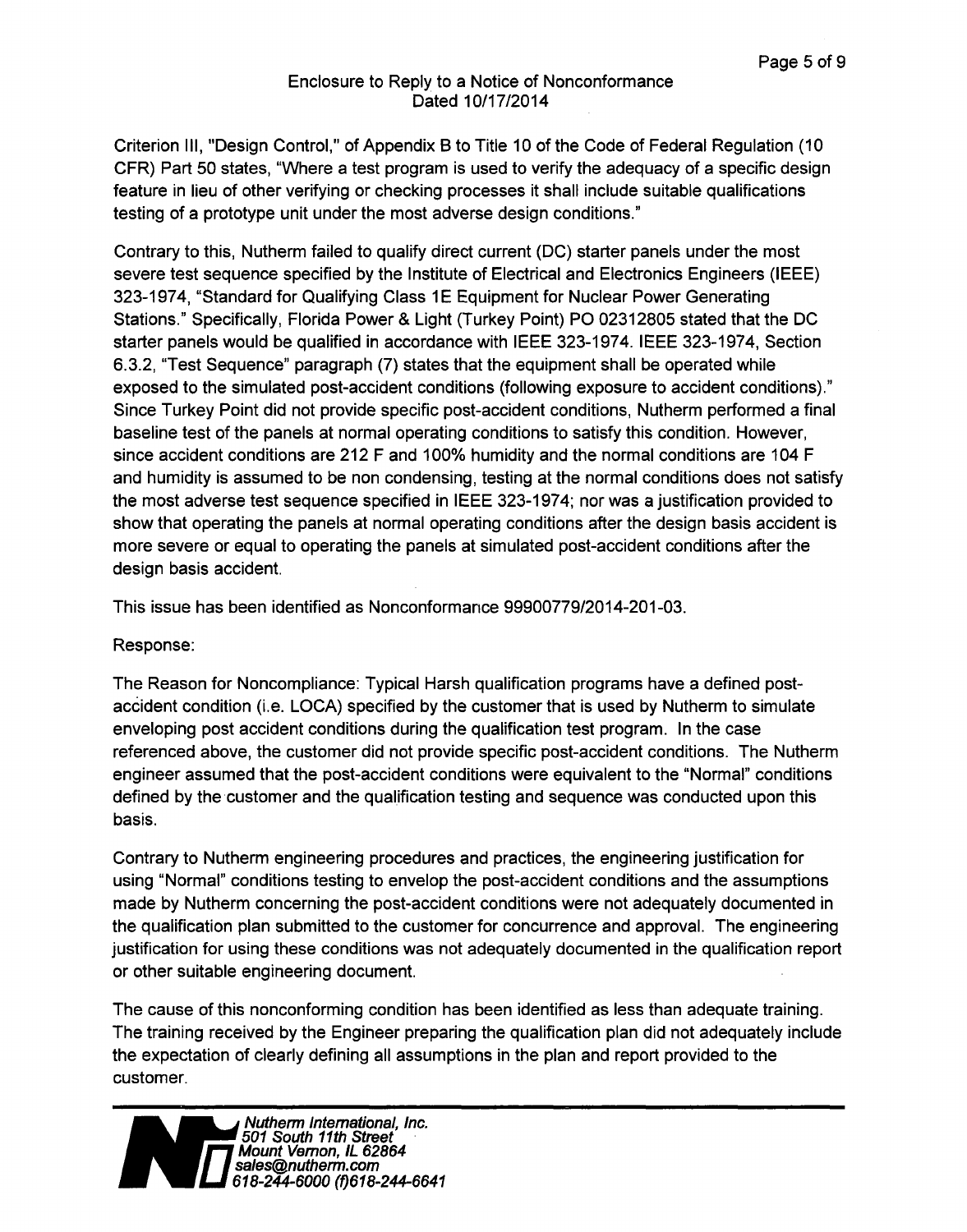Nutherm Corrective Action Request 14-CAR-08 was initiated to document this issue.

(1) Corrective Steps That Have Been Taken And The Results Achieved:

The test sequence for the qualification testing of this unit was reviewed. As documented in the qualification report FPL-12808R, Rev. 2, the DC Starter Panel test specimen was operated 3 times during the 33 minute elevated temperature Accident simulation in order to demonstrate proper operation under Accident conditions. As a conservative measure, an "End of Test" operation of the DC Starter Panel was conducted during a 4 minute period following the required 33 minute accident test. During this "End of Test" operation, the test specimen was cycled while subject to temperatures in excess of the elevated peak temperature of 237°F required during the Accident simulation. This testing demonstrated that the test specimen would operate properly in a post-accident environment at temperatures exceeding the more conservative Accident condition peak temperature. Therefore, the testing conducted in the DC Starter Panel qualification program demonstrated that the DC Starter Panel would perform adequately during a post-accident condition.

The conclusion of this review is that, based on the record of the testing performed throughout the accident sequence, testing was performed and documented at the most adverse test sequence as specified in IEEE 323-1974. There is no impact to the results and conclusions of the qualification report for this unit.

(2) Intermediate Corrective Steps to be Taken:

The FPL-12808R, Rev. 2 qualification report will be revised to include the additional justification for adequate performance in the post-accident conditions as described above.

A review of all harsh qualification programs without LOCA conditions specified will be performed to ensure that post-accident conditions have been sufficiently enveloped and that a justification is documented in cases where a lack of customer specified post-accident conditions was enveloped by "Normal" conditions baseline testing.

As part of the review of the qualification reports, a determination of the adequacy of the qualification of the items tested shall be performed. If required, appropriate notifications shall be made.

(3) Corrective Steps That Will be Taken to Avoid Noncompliance:

Training will be conducted regarding the expectation that all applicable assumptions are included in Nutherm test plans.

As part of the process improvement to prevent recurrence, the standard format for Nutherm Qualifications Plans and Reports will be updated to include a specific "Post-Accident" section that clearly documents the method employed by Nutherm to envelop the post-accident

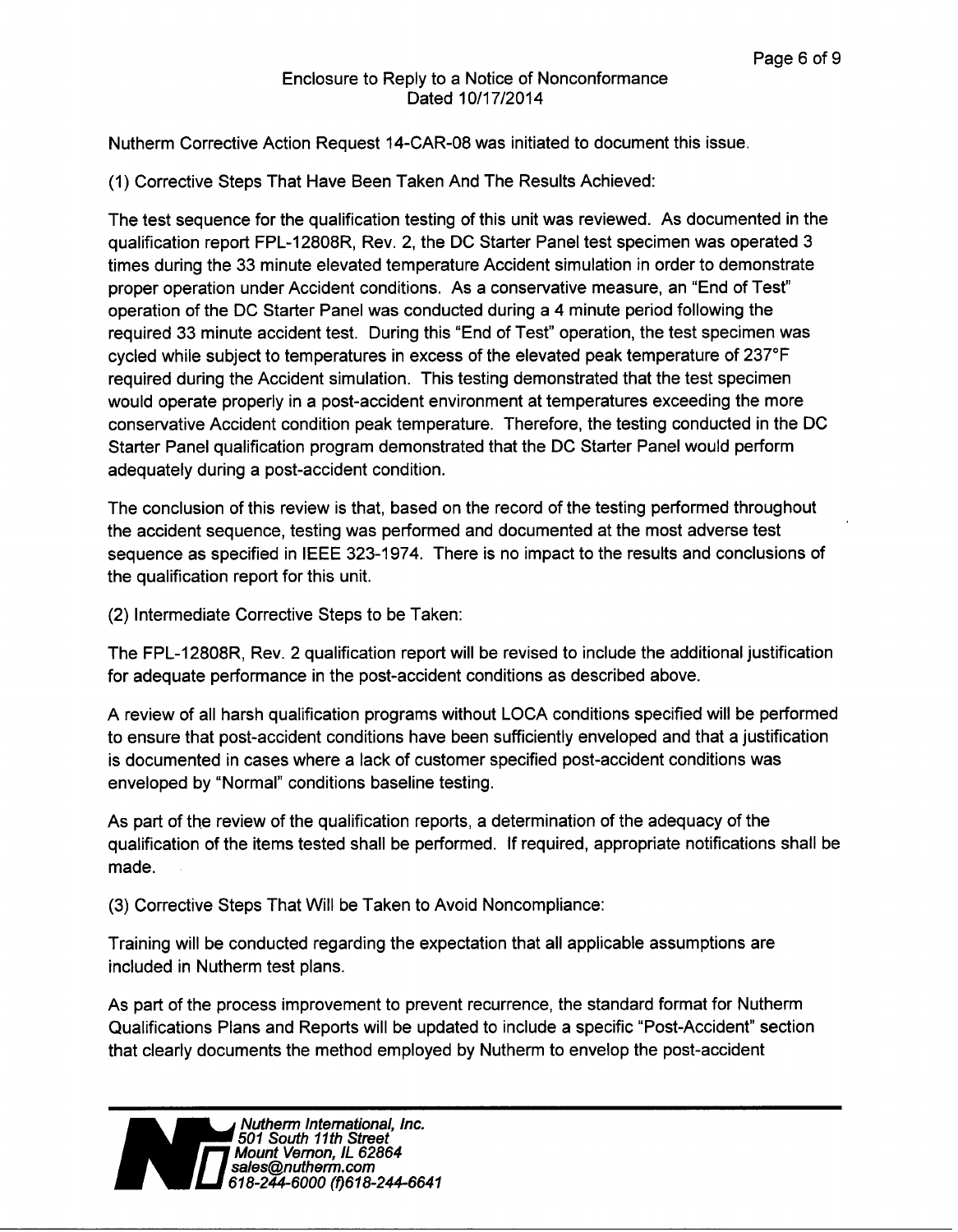conditions specified by the customer and also will clearly document and justify any assumptions made by Nutherm for instances in which post-accident conditions are not specified.

An effectiveness review of the process changes incorporated in the procedure revisions and the training performed will be incorporated specifically into the next Internal Audit Plan.

(4) Date When Corrective Actions Will Be Completed: 4/10/2015

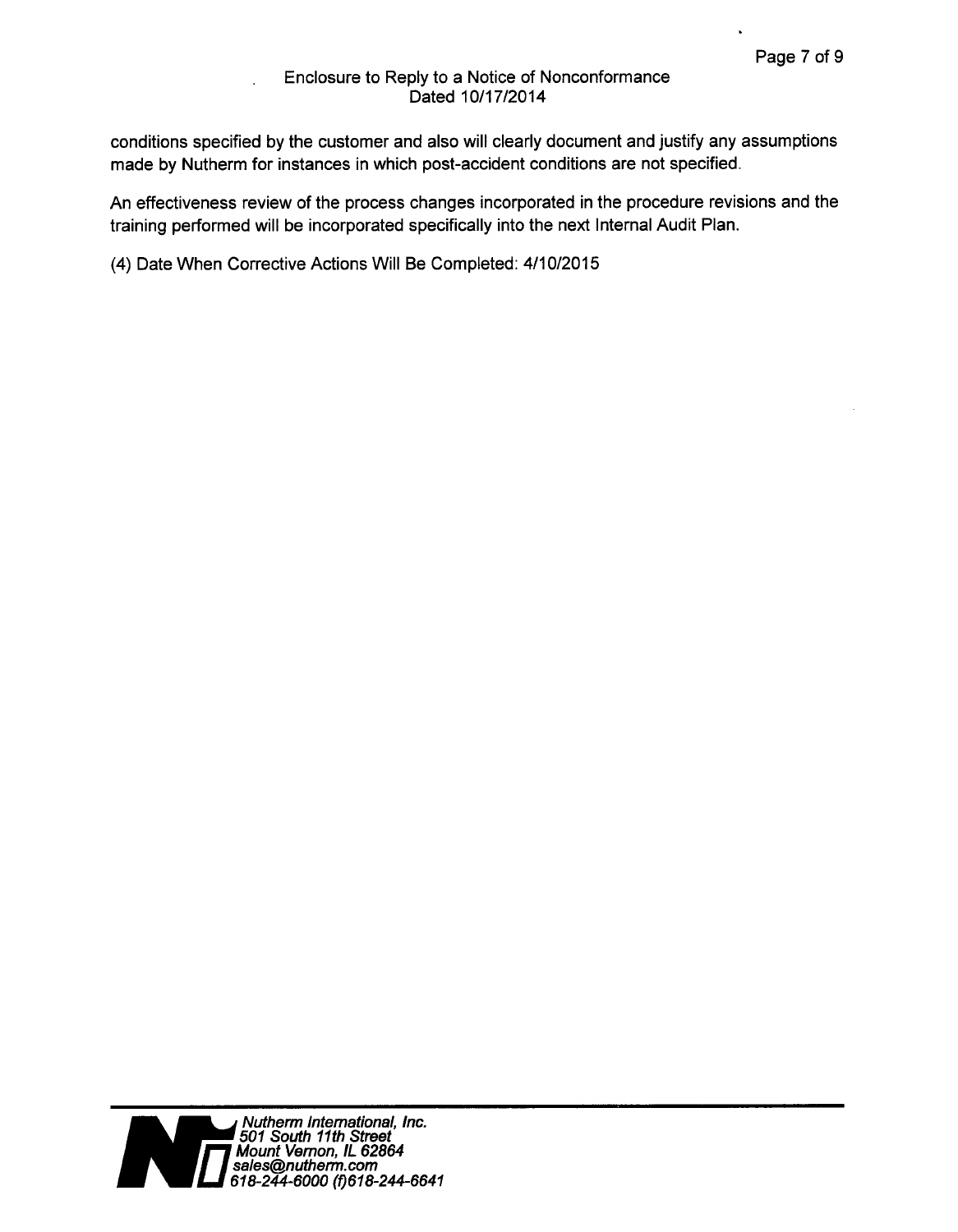Criterion **III,** "Design Control," of Appendix B to Title 10 of the Code of Federal Regulation (10 CFR) Part 50 states, in part, that, "Measures shall also be established for the selection and review for suitability of application of materials, parts, equipment, and processes that are essential to the safety-related functions of the structures, systems, and components."

Contrary to the above, Nutherm failed to establish adequate measures for the selection and review for suitability of processes performed at Global Testing Laboratories and Elite Electronics Engineering that are essential to the safety-related functions of the structures, systems, and components. Specifically, Nutherm did not identify or verify critical characteristics in their commercial grade dedication that would ensure that either commercial testing laboratory would have the capabilities necessary to perform the requirements of the electromagnetic interference (EMI) **/** radio-frequency interference (RFI) standards requested through Nutherm and licensee purchase orders.

This issue has been identified as Nonconformance 99900779/2014-201-04.

Response:

The Reason for Noncompliance: The commercial grade survey for the testing services did not include documenting the critical characteristics that were related to the specific test methods being conducted. The critical characteristics identified in the CGS were general in regards to the testing services program.

No formal Component Dedication Planner was generated for each test, therefore the dedication activities did not adequately identify all critical characteristics for verification for each specific test.

The cause of this nonconforming condition was less than adequate training. The need to perform a specific Component Dedication Planner for each test performed by the testing services laboratory was not recognized. A contributing factor to this nonconformance was the lack of Nutherm procedural guidance concerning dedication of services prior to January 2010. While the Nutherm Quality Assurance Procedure 9.7.10.19, Dedication of Commercial Grade Items, was revised January 8, 2010 establishing the requirement for technical evaluation and generation of a component dedication plan for both physical items and services, the training on this revision was less than adequate. The less than adequate training resulted in no changes in the method used in the dedication of these services after the revision was issued.

Nutherm Corrective Action Request 14-CAR-09 was initiated to document this issue.

(1) Corrective Steps That Have Been Taken And The Results Achieved:

A Technical Evaluation has been initiated to provide an evaluation to determine the critical characteristics and the dedication method for the required critical characteristics as they are